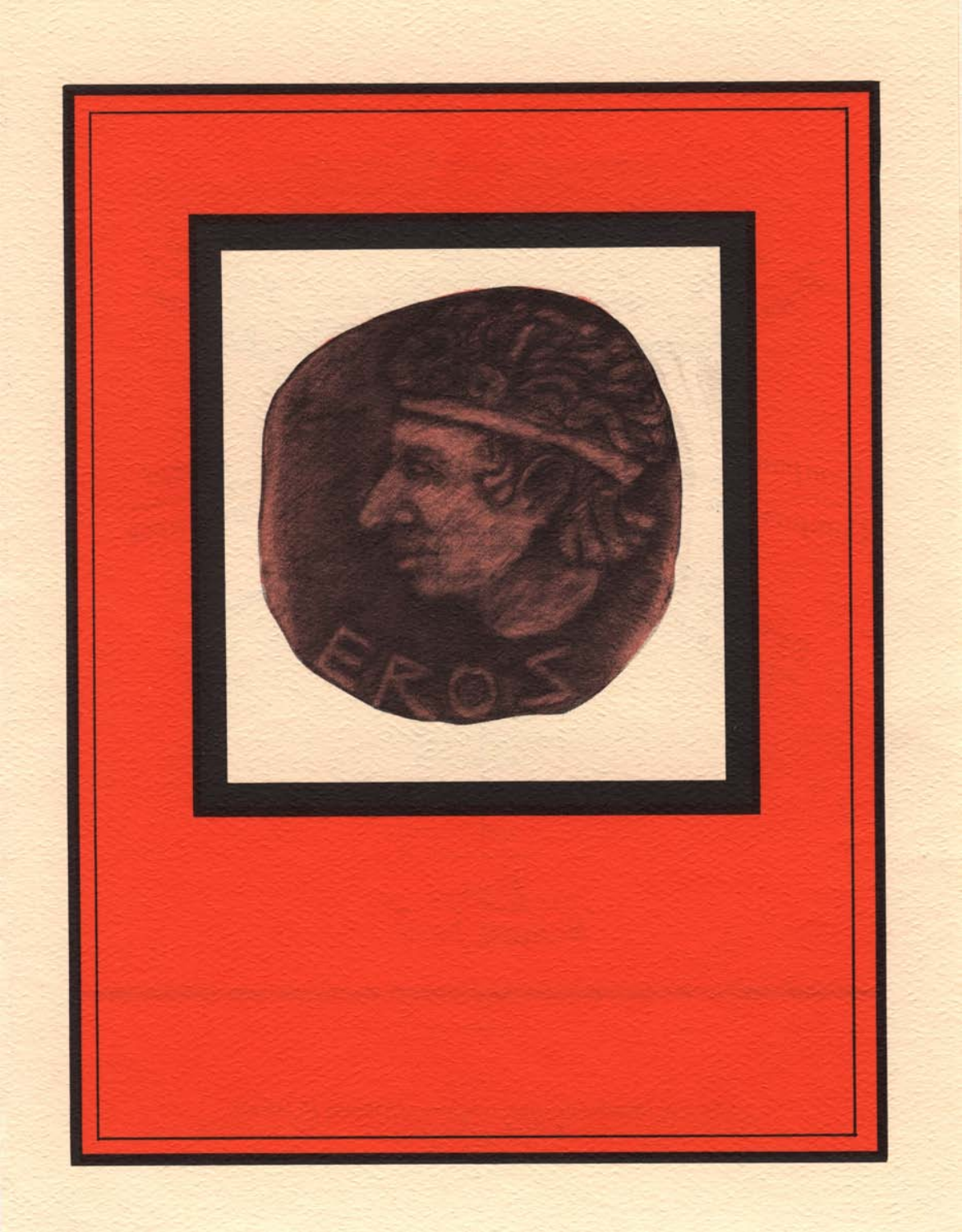

*Charcoal Drawing on cover courtesy of Thomas H. Minkler, Ball State University*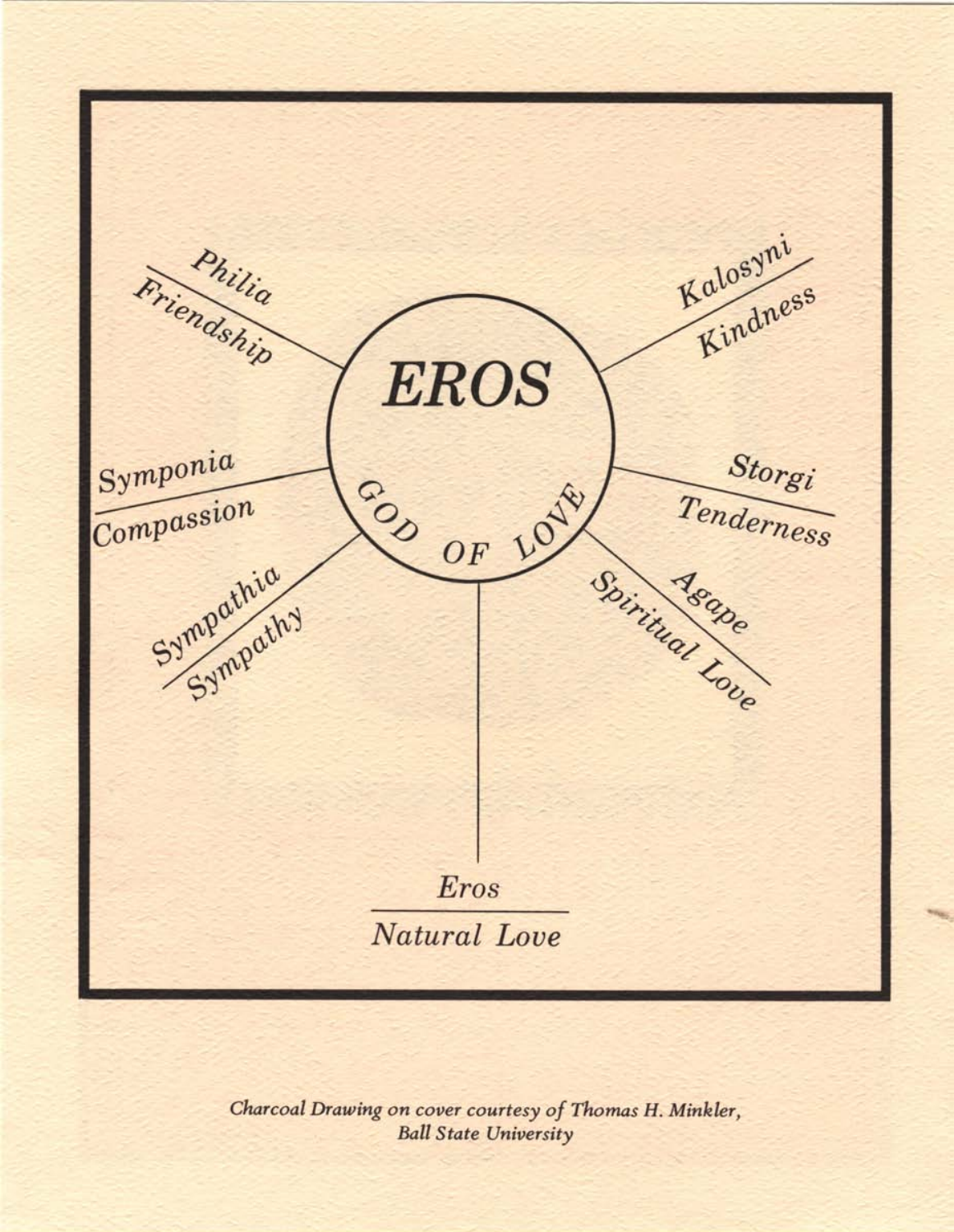# **OMEGA AND RECOGNITION BANQUET**

۰

6 p.m. May 16, 1973 Cardinal Hall L. A. Pittenger Student Center

*Mistress of Ceremonies -* Marilyn Kay Stickle *Invocation -* Stephen H. Wurster Dinner

Entertainment *Recognition of Omegas -* Richard W. Burkhardt *Recognition of Service -* John J. Pruis *Recognition of Outstanding Faculty -* Richard W. Burkhardt *Presentation of Awards -* C. Warren VanderHill Processional for Omegas Informal Reception for Omegas - Terrace Lounge

### OMEGAS

#### *EMERITUS STATUS*

Gerald L. Alexander Bert Anson Ruth E. Andrews Louise W. Gates Wallace H. Magoon R. E. Michael Mildred Moore Helen H. Sornson Joseph C. Wagner H. Ansel Wallace

#### *LECTURER EMERITUS*

Robert H. Myers

### *RETIREMENT*

Glenn Holder

GEORGE A. BALL - DISTINGUISHED PROFESSOR OF BUSINESS Albert Haring 1972-73